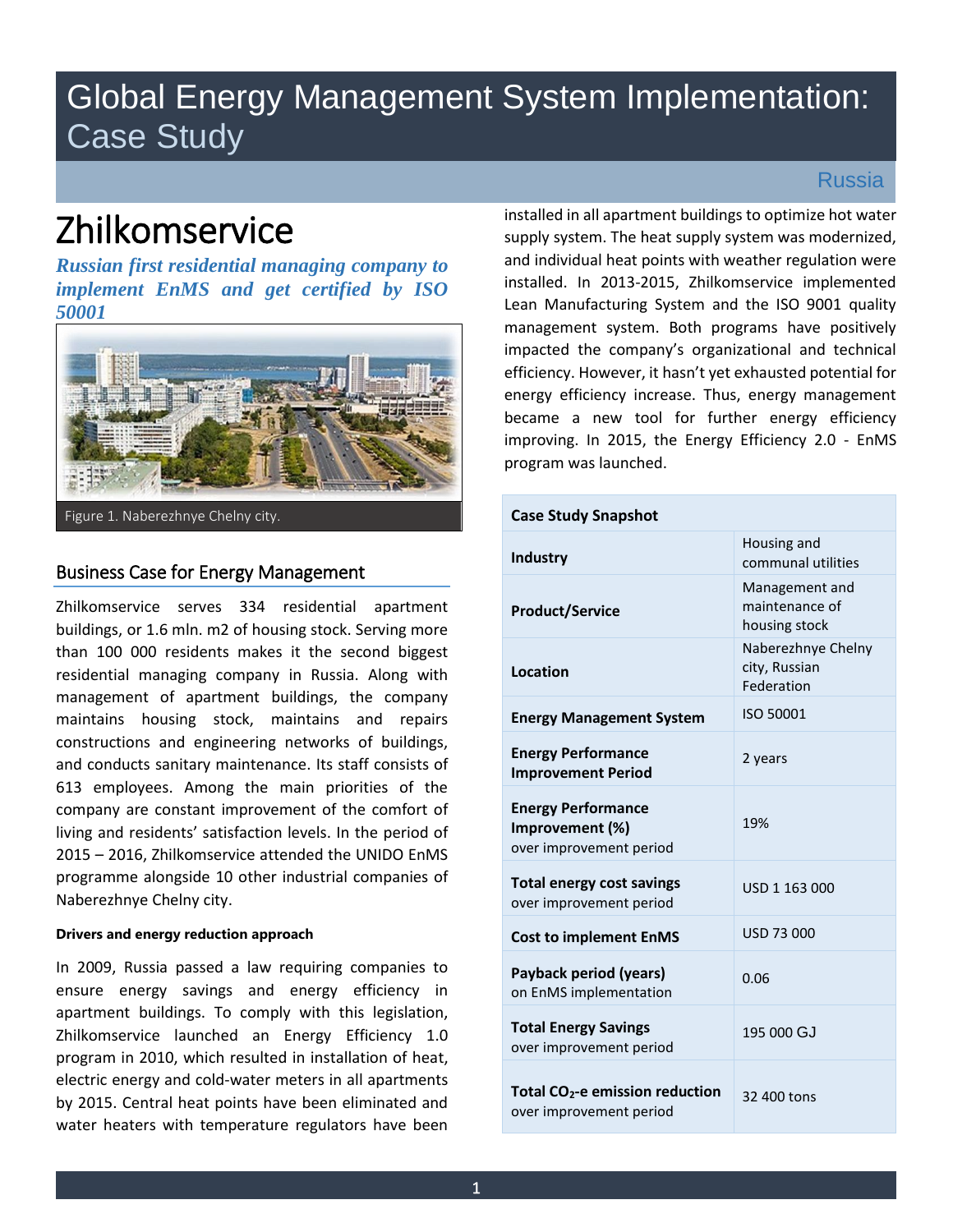The company joined UNIDO project and started to implement EnMS by UNIDO methodology.

## Business Benefits Achieved

EnMS implementation not only helped to reduce energy consumption, but also positively impacted many aspects of the company's operations:

- $\checkmark$  Total heat energy savings amounted to 79 000 GJ in 2016, and 116 000 GJ in 2017.
- Utilities payments of residents decreased by 15%.
- $\checkmark$  Residents' satisfaction index increased from 75% prior to EnMS to 95% today, partially due to raised awareness of residents about the company's work on energy saving and its positive environmental impact in the city (total CO2 emissions reduction of 32 400 tons).
- $\checkmark$  Software developed and implemented for monitoring of heat consumption for each house allowed to quickly identify failures in the heating system.
- $\checkmark$  Time needed to localize emergency situations was reduced by 60%. This led to a decrease in labor costs of line employees and made it possible to redistribute the staff working hours more efficiently, resulting in more than USD 200 000 savings in wages.
- $\checkmark$  Service life of engineering systems with energy-saving technologies and life cycle of equipment operation increased by 17%. Labor productivity increased by 5%.
- $\checkmark$  Residential costs for housing and communal services decreased by 8%
- Number of poor quality service complaints from residents reduced by 22%.

# *"EnMS means for us interconnection of People, Data and Technologies."*

— Olga Tarnaeva, Director General

## EnMS Development and Implementation

TECHNOLOGY - the goal is to ensure operation of equipment at the most efficient mode on a daily basis. DATA - a tool for monitoring the performance of equipment. The task is to organize daily monitoring and data analysis for prompt response to deviations in energy consumption.

PEOPLE are the main factor. Both technology and data depend on how people operate them.

#### **Organizational aspects**

PEOPLE or COMMITMENT is the first key factor in UNIDO's methodology, as well as the key to success and the most challenging part of energy management. First of all, the company focused on the search for and implementation of organizational potential in energy saving related to the daily behavior of people.

The process of constant improvement requires constant changes. Changing the established work routine is the most difficult aspect of EnMS implementation. Zhilkomservice faced an even bigger challenge in this area, as the energy efficiency of apartment buildings depends equally on companies' actions, as well as residents of the buildings. Therefore, commitment is a part of energy management program that needs to be dealt with constantly. Commitment has two components – management commitment and employees' involvement.

EnMS implementation begins with project management. First of all, Energy policy was developed, as a document where the Top management formulates its commitment to support and ensure EnMS with necessary resources. It is highly important from the perspective of employees' trust.

A Working Group on corporate energy management was formed and an Energy Manager was appointed.



Figure 2. Director General and Energy Manager conduct EnMS training for employees.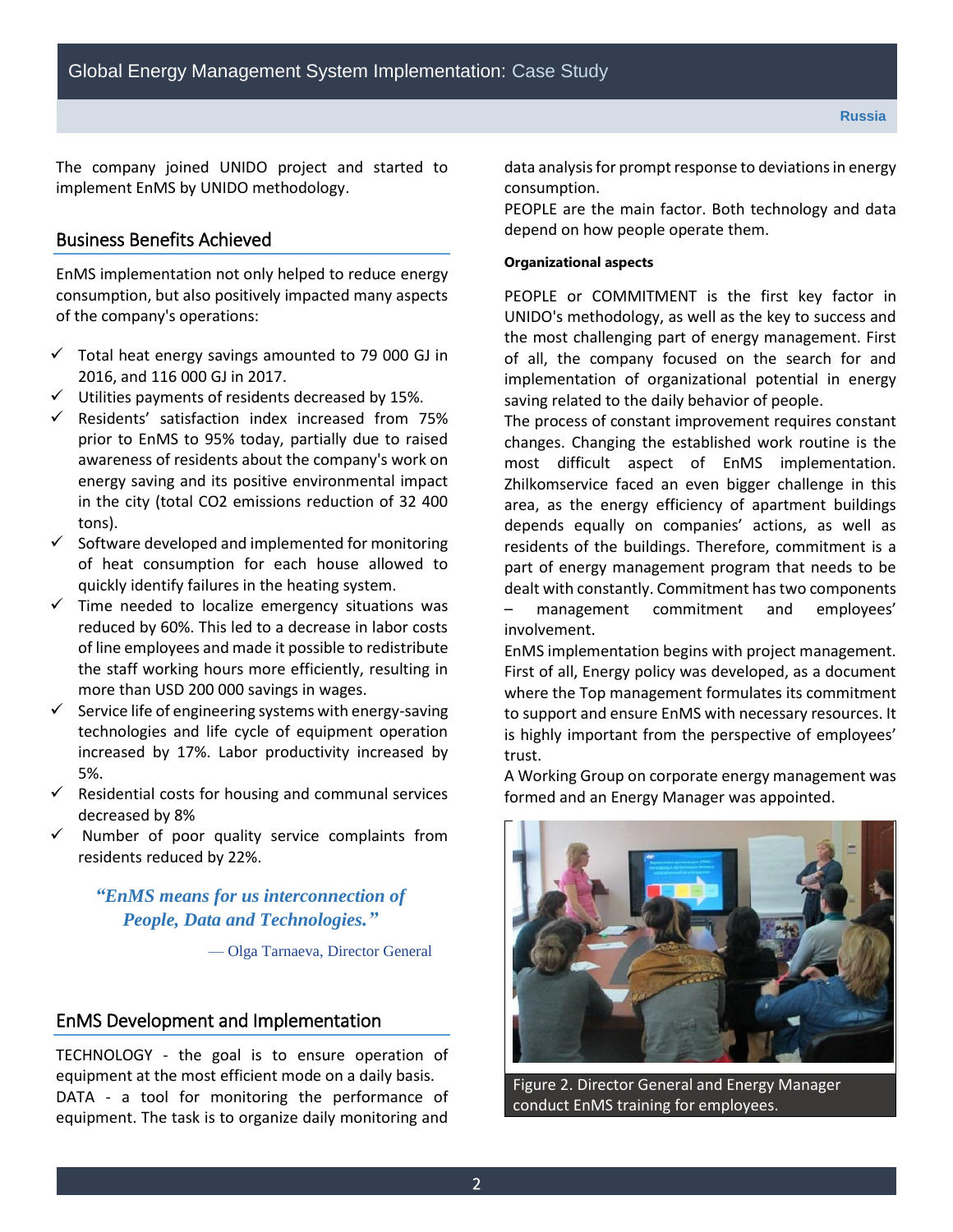They have undergone training on EnMS themselves and then ensured the training process and involvement in EnMS for other employees. A model was developed that included Roles and Responsibilities for not only those in the Working Group, but for all employees. Newly hired staff study this document at the stage of signing the employment contract. Top management, namely the general director of the company, is actively involved and personally participates in the energy saving process, encouraging staff and providing financial support to the activities.

The company conducted ISO 50001 certification in October 2015 and was re-certified in December 2017.

#### **Energy review and planning**

Energy analysis begins with identification of EnMS scope and boundaries, building annual consumption trends and identification of Significant Energy Users (SEU).



SEUs – is the second key factor in UNIDO methodology. In the residential housing sector heat and electricity consumption is significant. Due to the fact that electricity and water are consumed mainly by residents and the company has no technical ability to influence this consumption, electricity and water were excluded from EnMS scope in the first year of implementation. At present, involvement of tenants in energy saving activities made it possible to include electricity in EnMS scope.

ENERGY ANALYSIS is the third key factor in UNIDO methodology. To analyze heat energy consumption, multifactor regression analysis was applied. The goal was to organize daily analysis for all 334 houses. Doing it manually is very cost- and time-consuming. Therefore, the company decided to automate this process, which became the first stage of Energy Efficiency 2.0 program.

The company hired a programmer, purchased necessary equipment and developed program software to conduct on-line heat consumption monitoring for each house. Total costs of energy analysis process automation paid off in 4 months. Energy analysis automation within Energy Efficiency 2.0 program required 3 months.

Energy Efficiency 2.0 program consists from three parts: energy data collection and monitoring, energy performance analysis and automatic remote control of critical operating parameters.

Energy data monitoring system provides a real-time data collection of heat energy, electricity and water consumption of each building.



Figure 4. Energy data collection and monitoring system.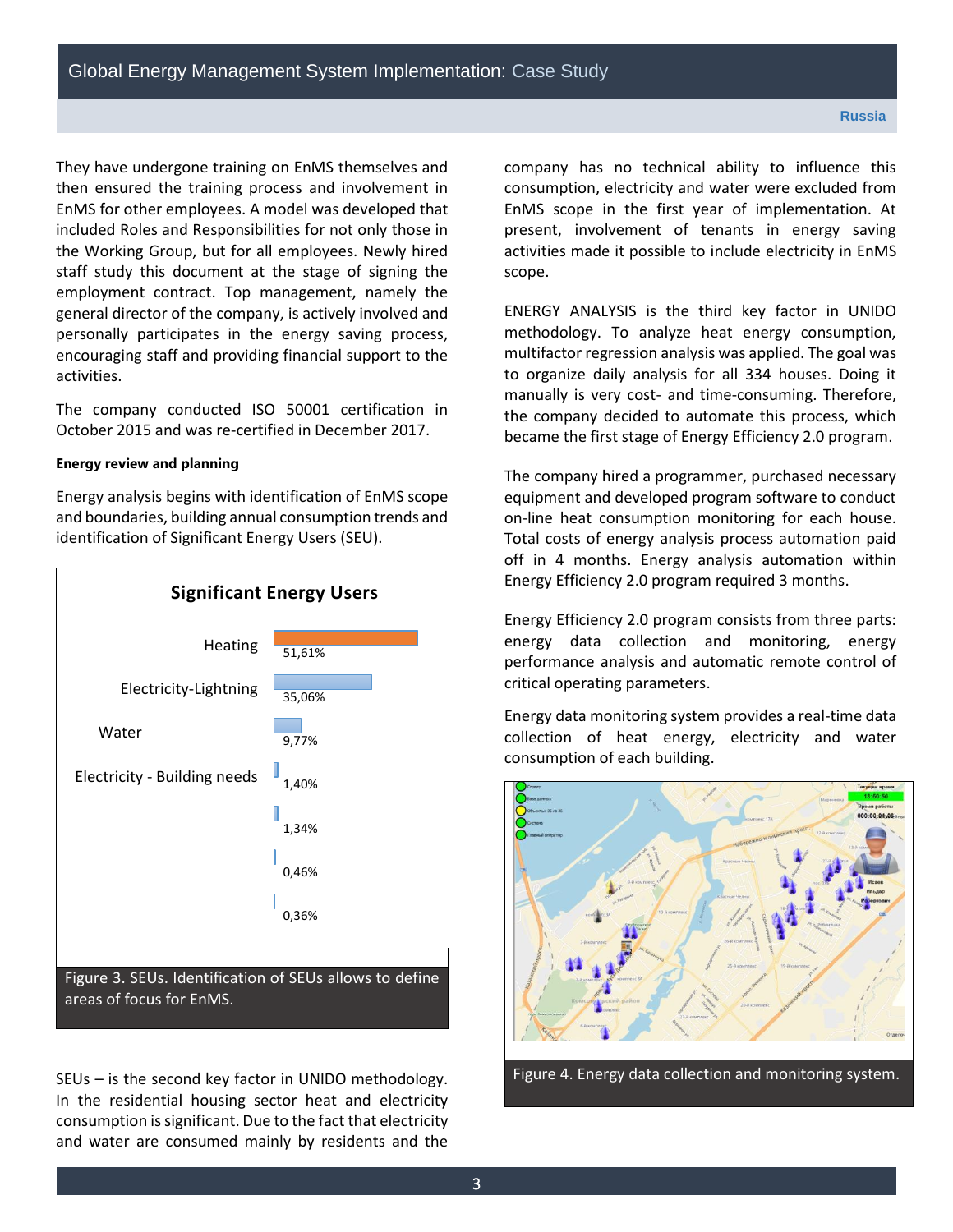Energy performance analysis system provides monitoring, measuring and analysis of heat energy consumption each of the 334 houses separately.

# *"Energy management issues are very important for our city in a time of growing consumption of energy resources."*

#### — Nail Magdeev, Mayor of Naberezhnye Chelny city

Investigating OPPORTUNITIES FOR SAVINGS is the forth key factor of UNIDO methodology. Zhilkomservice provided an environment that enabled all the employees and residents of apartment buildings to submit ideas on energy saving. More than 300 suggestions have been submitted since the beginning of 2017. Each idea is carefully reviewed. One way to gather ideas is through setting up a mailbox where top management can get proposals to improve not only energy efficiency, but also employee involvement. Another way is to have personal discussions with each employee individually. The members of the working group try to interview individuals and get recommendations from personnel during meetings, trainings and daily work. Based on the database of ideas submitted, planning is carried out with a focus on no-cost and low-cost measures.

#### **Cost-benefit analysis**

In 2016, the company achieved savings of USD 690 000, out of which 75% (USD 515 000) were achieved by nocost operational measures of energy management, with a payback period of 0.3 years. During the same period, savings from investment measures (installation of automated individual heat points) amounted to 175 000 USD, or 25%, with a payback period of 3.8 years.

### **Approach used to determine if energy performance has improved**

Energy performance monitoring, measuring and analysis is carried out for each of the 334 houses separately by UNIDO methodology and with a use of multifactor regression analysis.

The main relevant variable for Heating is heating degreedays (HDD). To visualize the results of energy analysis, graphs are used that represent the planned (red line) and actual (blue line) savings by the cumulative sum (CUSUM).



Energy analysis is carried out by heating periods from early October to end of April. Preceding heating period serves as a baseline. Before the heating period starts, for each of the houses its own EnPI model is built.

The CUSUM graph indicates if the energy performance is improving (Down) or if one should undertake corrective measures (Up).

As a result of EnMS implementation, heat energy savings in the 2015-2016 heating period amounted to 6%, 2016 - 2017 – to 8% and in 2017-2018 – to 7%. Thus, in relation to the heating season 2014-2015, the company achieved an energy consumption decrease of 19%.

#### **Approach used to validate the results**

Zhilkomservice assesses its energy performance by two parameters.



Figure 6. Monitoring of EnMS implementation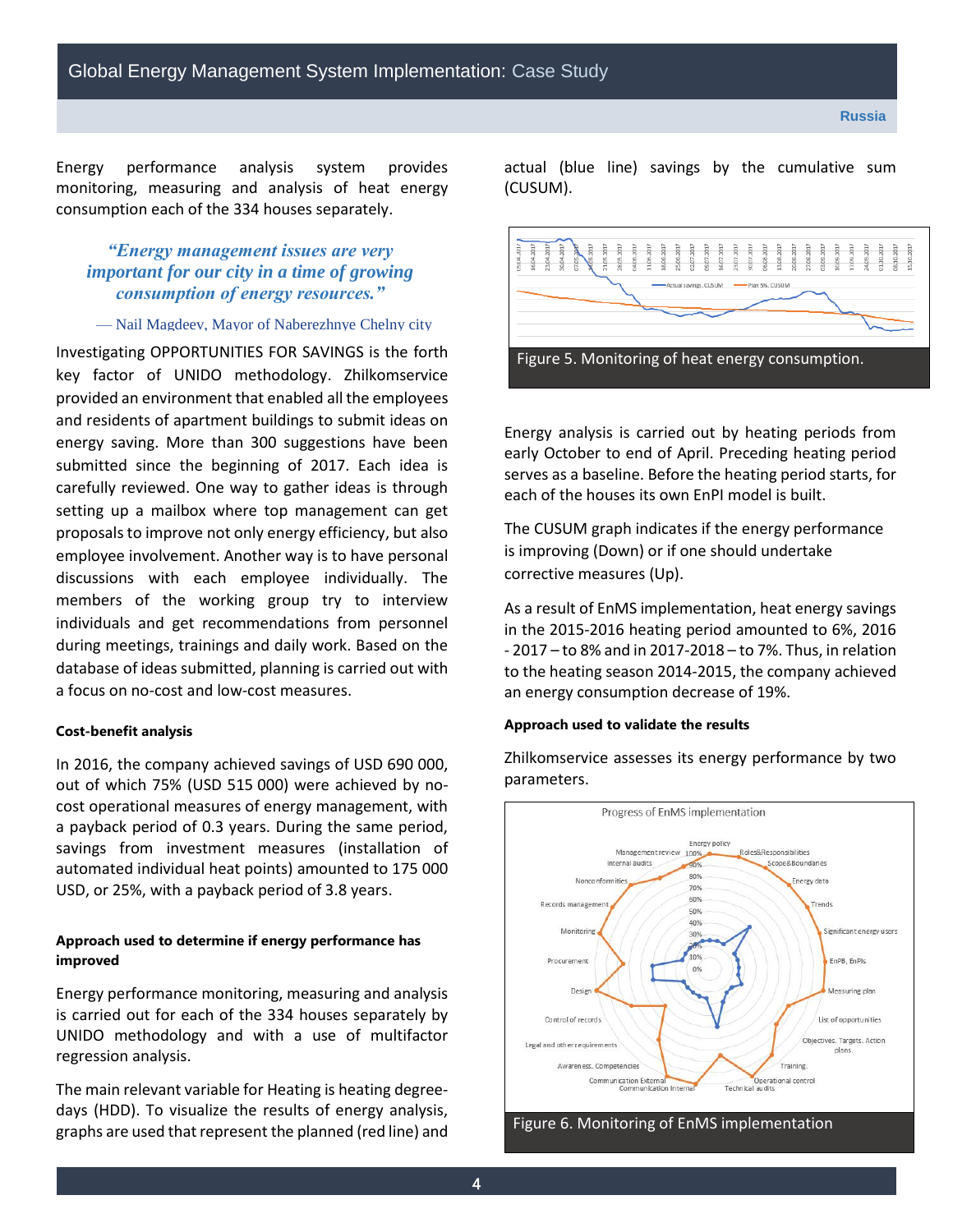The first is, most importantly, achieved target energy savings (goal for energy consumption decrease). EnPIs models are used for monitoring this indicator.

The second indicator  $-$  is the percentage of EnMS implementation. By the end of 2016, this indicator was at 86%. With continual improvement by the company, this number rose to 92% by the end of 2017

Such a system ensures the process of continual improvement.

## **Steps taken to maintain operational control and sustain energy performance improvement**

OPERATIONAL CONTROL is the fifth key factor of UNIDO methodology. Upon automation of the energy analysis process, the company aimed at automation of operational control, including by identified critical operational parameters.



Remote control of the technological equipment operation allows changing microclimate parameters in the premises. The program enables the user to change parameters of the heating system coolant, turn off the heating system in case of warming, to control the parameters of the hot water supply system coolant, to turn off the hot water supply system at night (transfer of the hot water supply from circulating system to deadlock), and to remotely change the parameters of circulation pumps in hot water supply and the heating systems.

In addition, the developed software allows the dispatcher to monitor the operation of equipment by 70 parameters for rapid detection of abnormal situations (accidents).

 In case of abnormal situation (accident) the dispatcher receives a signal, and the program lists possible causes of abnormal situations, as well as options of necessary corrective actions to undertake.

### **Development and use of professional expertise, training, and communication**

EnMS success stems from involving all employees in the process, increasing their competencies and awareness, as well as enabling all staff to directly participate in EnMS. To date, the company was able to involve 74% of its staff in EnMS activities.

Specific features of Zhilkomservice stipulates the need for training of not only company employees, but also apartment residents.



Figure 8. Regular training for residents